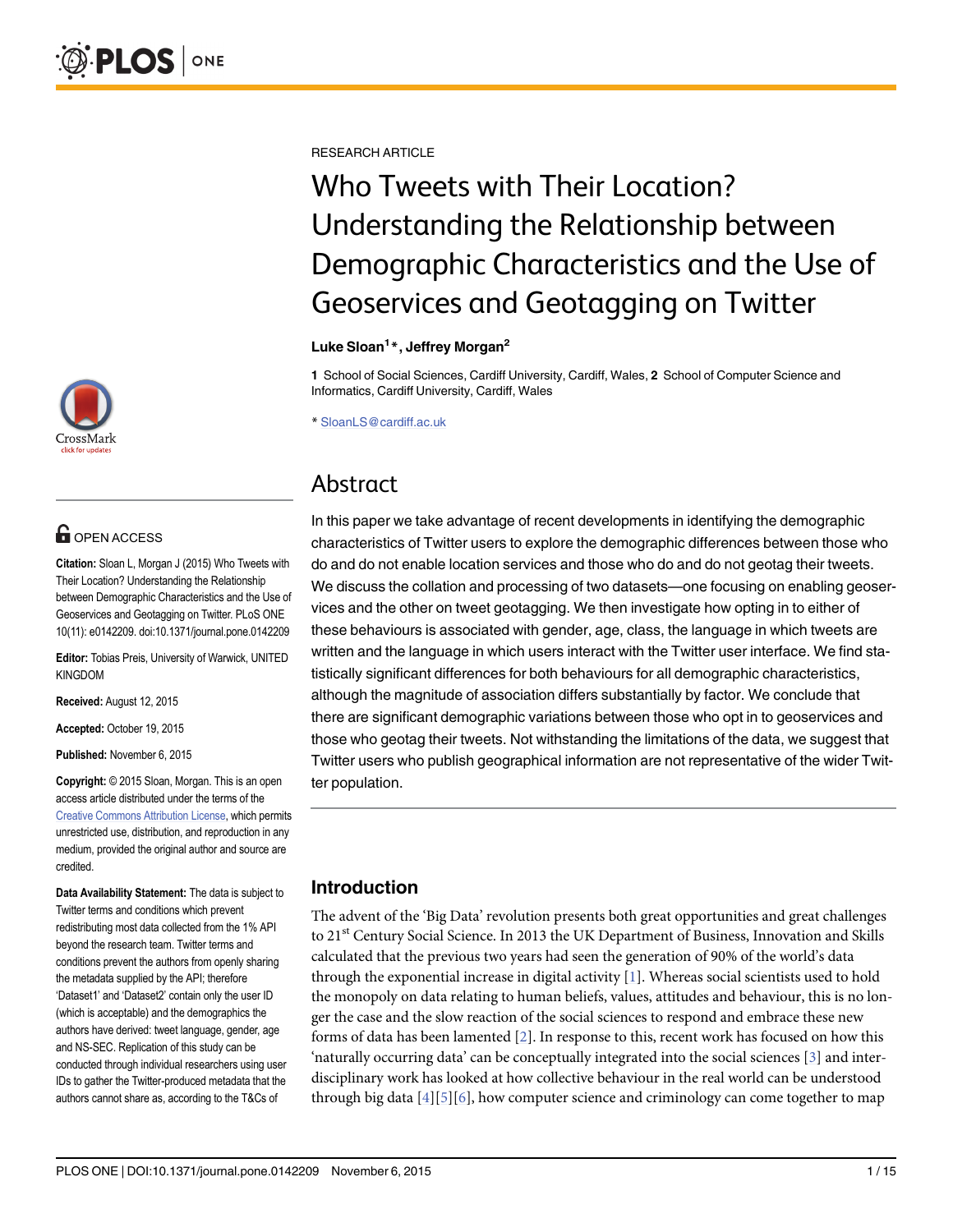<span id="page-1-0"></span>

Twitter, they are able to supply user IDs so that others can retrieve the same data from the Twitter API. The data can be accessed via figshare using the following links: Dataset1: [http://dx.doi.org/10.6084/](http://dx.doi.org/10.6084/m9.figshare.1572291) [m9.figshare.1572291,](http://dx.doi.org/10.6084/m9.figshare.1572291) Dataset2: [http://dx.doi.org/10.](http://dx.doi.org/10.6084/m9.figshare.1572292) [6084/m9.figshare.1572292.](http://dx.doi.org/10.6084/m9.figshare.1572292)

Funding: The Collaborative Online Social Media Observatory (COSMOS) has received funding for platform development from Jisc ([http://www.jisc.ac.uk/](http://www.jisc.ac.uk/whatwedo/programmes/di_research/researchtools/COSMOS.aspx) [whatwedo/programmes/di\\_research/researchtools/](http://www.jisc.ac.uk/whatwedo/programmes/di_research/researchtools/COSMOS.aspx) [COSMOS.aspx\)](http://www.jisc.ac.uk/whatwedo/programmes/di_research/researchtools/COSMOS.aspx), the Economic and Social Research Council (ES/J009903/1, ES/K008013/1, ES/ M003329/1), the National Centre Research for Methods (512589112 - [http://www.ncrm.ac.uk/](http://www.ncrm.ac.uk/research/MIP/prediction.php) [research/MIP/prediction.php\)](http://www.ncrm.ac.uk/research/MIP/prediction.php) and High Performance Computing Wales (Scaling the Computational Analysis of "Big Social Data" & Massive Temporal Social Media Datasets). Details of all other awards associated with the project can be found on the COSMOS website [\(http://www.cosmosproject.net/\)](http://www.cosmosproject.net/). However, the funders had no role in study design, data collection and analysis, decision to publish, or preparation of the manuscript.

Competing Interests: The authors have declared that no competing interests exist.

and understand cyberhate  $\lceil 7 \rceil \lceil 8 \rceil$  $\lceil 7 \rceil \lceil 8 \rceil$  $\lceil 7 \rceil \lceil 8 \rceil$  and how Twitter can be used to predict (or offer post-event analysis of) elections  $[9][10][11]$  $[9][10][11]$  $[9][10][11]$  $[9][10][11]$ , although not without some serious methodological criticisms  $[12][13]$  $[12][13]$  $[12][13]$  $[12][13]$ . Twitter use on mobile phones has even been used as a proxy to estimate crowd sizes [\[14](#page-13-0)]

Indeed, such methodological criticisms arise precisely because of the new nature of the data and the fact that methodological investigations are still in their infancy. In the case of Twitter, although such data is easily accessible and has the potential to inform us on how people feel, what they believe and how they react to real world events in real time, it lacks the demographic information which allows social scientists to make group comparisons  $[15]$  $[15]$  $[15]$ . Much work has been conducted to address this deficit through the development of proxy demographics for Twitter users around characteristics such as location, gender, language, age and social class  $[16][17][18][19]$  $[16][17][18][19]$  $[16][17][18][19]$  $[16][17][18][19]$  $[16][17][18][19]$  $[16][17][18][19]$  $[16][17][18][19]$  $[16][17][18][19]$ . This work has demonstrated that the population of Twitter users in the UK differs significantly from the wider UK population in the sense that users are younger and there appears to be a disproportionately high number of users from lower managerial, administrative and professional occupations (NS-SEC 2) alongside an under-representation of users in lower supervisory, semi-routine and routine occupations (NS-SEC 5, 6 and 7) [\[17\]](#page-13-0), but the distribution between male and female users (for those where gender can be identified) is the same amongst UK Twitter users as in the UK 2011 Census [[16](#page-13-0)].

This paper builds upon this methodological body of work by cross-referencing demographic proxies to understand the differences between those who enable geoservices and geotag their tweets, and those who do not.

## Why Location Matters

Twitter users have the option to enable location services on their account. This feature is off by default and requires users to opt in, but once it is enabled users can geotag their tweets with precise location data in the form of latitude and longitude [\[20\]](#page-13-0). Previous studies demonstrate that approximately 0.85% of tweets are geotagged, meaning that the exact position of where the tweeter was when the tweet was posted is recorded using longitude and latitude measurements [\[16](#page-13-0)].

Only tweets with original content can be geotagged. Retweets generated by invoking the retweet command in the Twitter user interface are not classed by Twitter as original content and are never geotagged. However, retweets generated by copying and pasting the content of a tweet into the tweet-composition box are classed as original content and can be geocoded (if the user chooses).

From a social scientific perspective this location data is incredibly valuable as it enables us to establish the geographic context in which the tweeter is immersed at the point of data creation. Having a geo-spatial point enables us to position tweets within existing geographies to which demographic and contextual data can be linked, thus overcoming criticisms of social media sources being 'data-light' [\[13\]](#page-13-0). For example, tweets about fear or insecurity could be located within neighbourhoods for which crime data is recorded, potentially illustrating whether there is a link between actual recorded deviant behaviour and perceptions of safety. On the run up to an election, tweets in favour of particular candidates and/or parties can be located within parliamentary constituencies to offer a picture of which way the electorate might vote—although this is actually methodologically challenging [[9\]](#page-13-0).

For tweets that are not geotagged we can begin to identify proxy geographical measures [\[16](#page-13-0)], but the area that users refer to in their public profiles are typically too broad to be of use. Knowing that someone is from 'Cardiff', 'Manchester' or even 'East London' does not allow us to locate them within established official geographies. Larger areas also mean higher levels of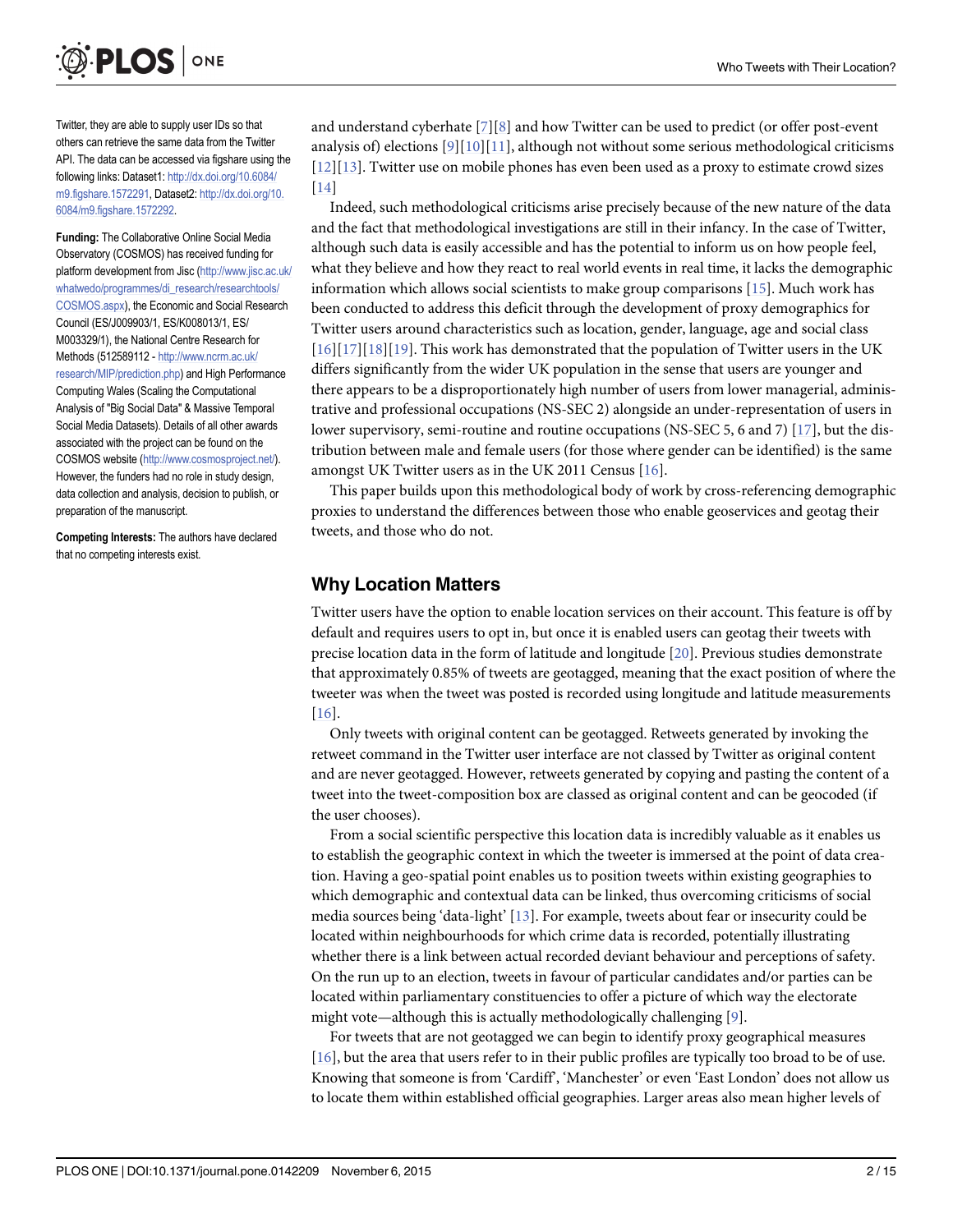<span id="page-2-0"></span>demographic heterogeneity, making it hard to classify what is different about an area e.g. are it useful to talk about the effect of demographic context on tweets in Cardiff and Manchester?

There is also a conceptual difference between geo-tagging and profile-based locations. Geotagged data tell us where a person is when they publish the tweet, whilst profile data could tell us any number of things including where people were born, lived, employed, are passing through or simply identify with. For all these reasons, geotagged tweets have become the gold standard. They contain the most information in the most useful and accurate format.

Although the proportion of geotagged tweets seems small, this actually accounts for over 4 million tweets every 24 hours using an estimate of 500 million tweets per day [[21\]](#page-13-0). Given that one of the problems with 'big data' is associated with the storage and processing demands of managing velocity and volume [\[22\]](#page-13-0), the logical step for most social scientific analysis is to optimise data collection strategies by collecting subsamples of data. Clearly these subsamples should contain the most valuable information, thus it may be considered rational to target data collection towards geotagged tweets only.

The effectiveness of this strategy is certainly dependent on the research question being addressed. For investigations into larger geographies at city, regional or national level a researcher may choose to cast their data collection net more broadly. It is certainly the case that the small proportion of tweets that are geotagged can have adverse effects on sampling, particularly if one is collecting all tweets containing specific terms [[9\]](#page-13-0) and the geo-coding condition in turn only returns 0.85% of the potential pool of eligible data. However for researchers interested in the intersection between Twitter and other forms of traditional administrative data (i.e. the augmentation thesis [\[3](#page-13-0)]), geotagged tweets are the obvious source to target.

Having made a case for the primacy of this special 0.85% of Twitter traffic, there is significant concern over who has enabled location services on their account. Fundamentally this is a question about representativeness, not in relation to the Twitter population as a subset of the general population but whether this group is representative of other Twitter users. Do those who have location services enabled constitute a random sample of the Twitter population or are they significantly different? Graham et al. [[23](#page-13-0)] discuss this issue and suggest that "it is unlikely that they form a representative sample of the broader universe of content (i.e., the division between geotagged and non-geotagged users is almost certainly biased by factors such as socioeconomic status, location, and education)" however this is only a hypothesis–and one that is yet to be tested.

So far no work has been done on analysing the demographic differences between those with geo-tagging and those without because social media data, particularly that ascertained from Twitter, is often lacking in demographic information [\[15](#page-13-0)]. However recent work on the development of demographic proxies as part of the COSMOS program of work [\[24\]](#page-13-0)[[25](#page-14-0)] has resulted in tools for estimating a range of demographic characteristics including: language and gender [\[16](#page-13-0)]; age for all countries and occupation with social class (NS-SEC) for UK users [[17](#page-13-0)]. Records harvested from the Twitter API also include metadata fields for each user and tweet including the time zone specified by user, the Twitter user-interface language and whether location services are enabled.

Following these developments the aim of this paper is fundamentally quite simple–using a dataset of individual Twitter users we investigate whether there are any significant differences in the demographic and profile characteristics of users with and without geographical data treating the 1% feed as the population. We distinguish between users who have location services enabled and those who actually geotag their tweets within the study timeframe. We present separate analyses for these two groups because (as we demonstrate) there is a notable disparity between the proportions of those who enable the global setting and those who actually attach geodata to individual tweets.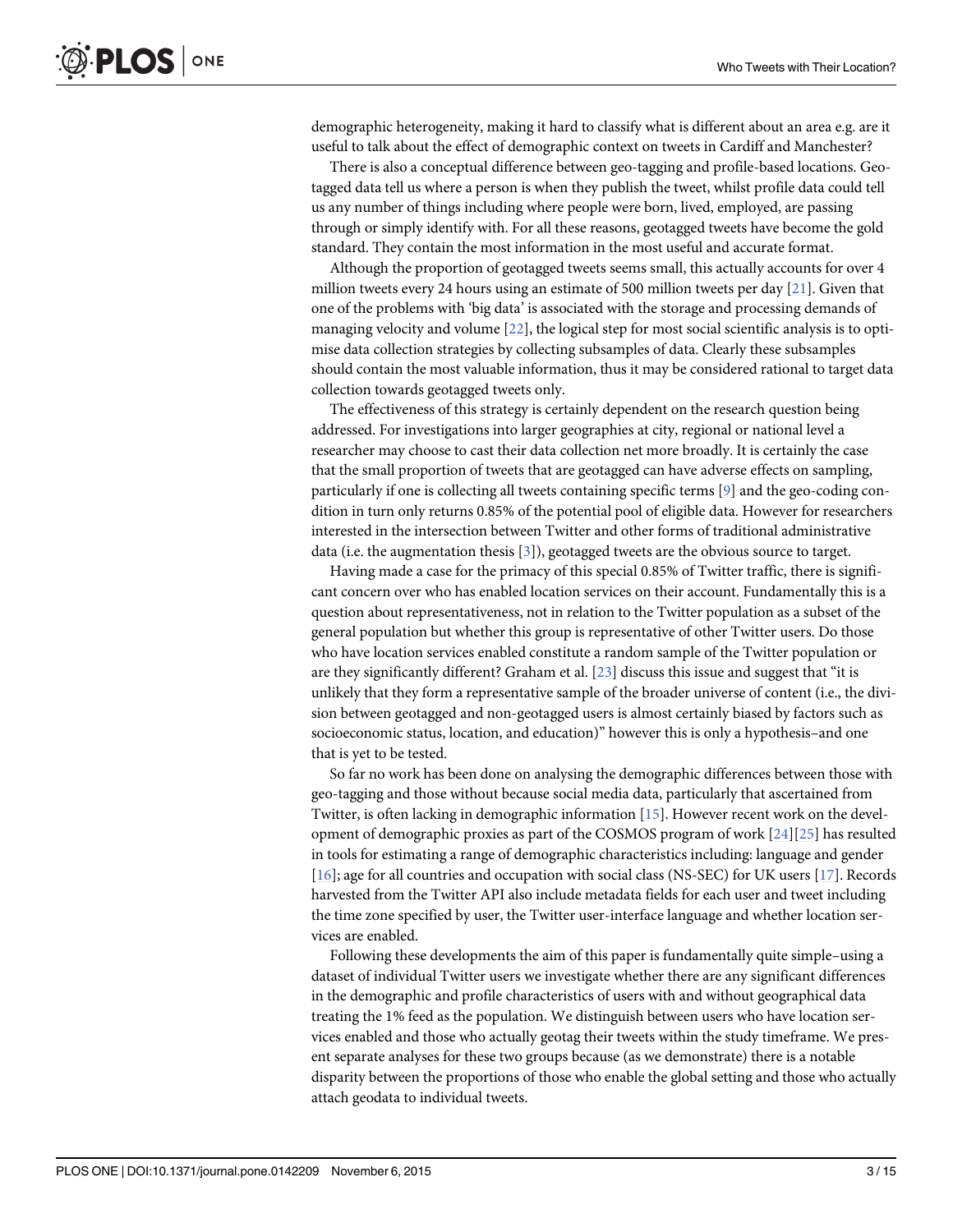The two research questions can be framed thus:

<span id="page-3-0"></span>RQ1: Are there any demographic differences between users who do or do not enable local services on Twitter?

RQ2: Are there any demographic differences between users who do or do not geotag their tweets?

The first question is concerned with the preferences of a user and their general attitude towards using locations services. As an example, if we find that users in certain locations are more likely to enable this setting than others then we might expect this disparity to manifest in actual geotagged tweets. Enabling the global setting is a necessary but not sufficient condition of geotagging as users can choose not to geotag tweets on a case-by-case basis.

The second question addresses the representativeness of users who commit to geotagging individual tweets compared to those who don't. Critically, by using individual tweet measures the 'those who don't' group can include users who have the global setting enabled but do not actually allow their location to be associated with their tweets. If there are no discernible differences on the range of measures being tested then users who geotag their tweets can reasonably be considered as representative of the wider Twitter population (defined here as the 1% feed) and, because the 1% feed is defined as random, can thus be used in the same way as any probability sample for a social survey assuming that all Twitter users are the population of interest. Alternatively if there are differences between the two groups then we will know what they are, enabling researchers to consider methods for ameliorating or controlling for such discrepancies or simply account for the limitations of the data.

## Data

For this analysis it was necessary to construct two datasets–one for investigating location services and another for geotagged tweets. All data was collected using the free 1% feed of the Twitter API during April 2015. Whenever a user tweeted during this period, their profile data was collected and stored. For the location services dataset ('Dataset1') we simply used the profile data associated with a user's most recent tweet, resulting in a dataset of 30,020,446 unique tweeters.

The specification for the dataset on whether users use geotagging on tweets or not ('Dataset2') is more complex because the dynamic behaviour of users in relation to geotagging means that simply taking the last tweet may not be appropriate. Therefore, whenever a user tweeted during this period, their profile data was collected and stored. We then looked at all the tweets associated with their account to see if any were geotagged and took the profile data that was accurate when this tweet was posted–this is one way in which to derive a single metric from multiple records. The resulting dataset is a list of users with a binary flag for whether any tweets collected during the study period were geotagged or not. For users with no geotagged tweets we simply take their latest tweet as the reference point for sourcing their profile information, however these users may still have location services enabled.

For some users, all of the records we have may be retweets (which cannot be geotagged) and this needs to be dealt with differently for each research question. For RQ1 we do not exclude retweets because we are interested in the global settings of users ('Dataset1'). For RQ2 we do exclude retweets because we are interested in the decisions that users make when they post a tweet that could be geotagged ('Dataset2'). This means that the dataset for RQ2 is substantially reduced to 23,789,264 cases and that we picked up only retweets for 6,231,182 or 20.8% of users during the study period.

Although there is some work that questions whether the 1% API is random in relation to tweet context such as hashtags and LDA analysis [\[26\]](#page-14-0), Twitter maintains that the sampling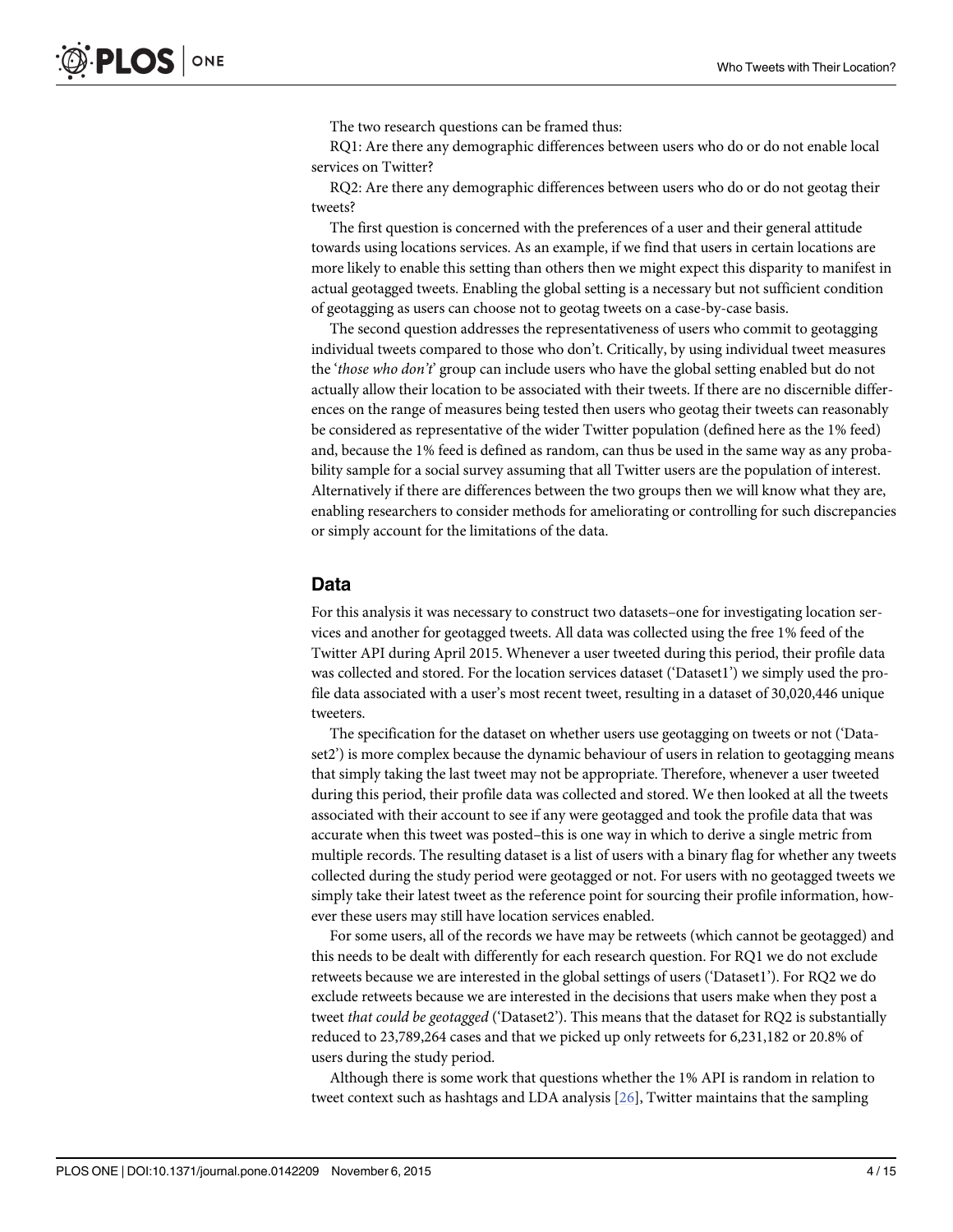<span id="page-4-0"></span>algorithm is "completely agnostic to any substantive metadata" and is thus "a fair and proportional representation across all cross-sections" [\[27\]](#page-14-0). Because we would not expect any systematic bias to be present in the data due to the nature of the 1% API stream we consider this data to be a random sample of the Twitter population. We also have no *a priori* reason for thinking that users tweeting in April 2015 are not representative of the population and we can therefore apply inferential statistics and significance tests to evaluate hypotheses concerning whether any differences between those with geoservices and geotagging enabled differ to those who don't. There may well be users who have generated geotagged tweets who are not picked up in the 1% API stream and this will always be a limitation of any research that doesn't use 100% of the data and is an important qualification in any research using this data source.

Twitter terms and conditions prevent us from openly sharing the metadata supplied by the API, therefore 'Dataset1' and 'Dataset2' contain only the user ID (which is acceptable) and the demographics we have derived: tweet language, gender, age and NS-SEC. Replication of this study can be conducted through individual researchers using user IDs to gather the Twitterproduced metadata that we cannot share.

## Analysis

## Location Services vs. Geotagging Individual Tweets

Looking at all users ('Dataset1'), overall 58.4% ( $n = 17,539,891$ ) of users do not have location services enabled whilst  $41.6\%$  do (n = 12,480,555), thus indicating that most users do not choose this setting. Having said that, the proportion of those with the setting enabled is high considering that users have to opt in. When excluding retweets ('Dataset2') we see that 96.9%  $(n = 23,058166)$  have no geotagged tweets in the dataset whilst 3.1%  $(n = 731,098)$  do. This is much higher than previous estimates of geotagged content of around 0.85% [[16\]](#page-13-0) because the focus of this study is on the proportion of users with this characteristic rather than the proportion of tweets. However, it is notable that although a substantial proportion of users enabled the global setting, very few then go on to actually geotag their tweets–thus demonstrating clearly that enabling locations services is a necessary but not sufficient condition of geotagging.

## Gender

Table 1 is a crosstabulation of whether location services are enabled and gender (identified using the method proposed by Sloan et al. 2013 [\[16\]](#page-13-0)). Gender could be identified for 11,537,140 individuals (38.4%) and there is a slight preference for males to be less likely to enable the setting than females or users with names classified as unisex. There is a clear discrepancy in the unknown group with a disproportionate number of users opting for 'not enabled' and as the gender detection algorithm looks for an identifiable first name using a database of over 40,000 names, we may observe that there is an association between users who do not give their first name and do not opt in to location services (such as organisational and business

Table 1. Crosstabulating whether location services are enabled and gender ('Dataset1').

| Gender:        | Not Enabled:              | Enabled:                  | Total:     |
|----------------|---------------------------|---------------------------|------------|
| Male           | $55.0\%$ (n = 2,864,158)  | $45.0\%$ (n = 2,346,886)  | 5,211,044  |
| Female         | $54.2\%$ (n = 2,776,220)  | $45.8\%$ (n = 2,345,110)  | 5,121,330  |
| Unisex         | $54.1\%$ (n = 651,809)    | $45.9\%$ (n = 552,957)    | 1,204,766  |
| <b>Unknown</b> | $60.9\%$ (n = 11,247,704) | $39.1\%$ (n = 7,235,602)  | 18,483,306 |
| Total:         | $58.4\%$ (n = 17,539,891) | $41.6\%$ (n = 12,480,555) | 30,020,446 |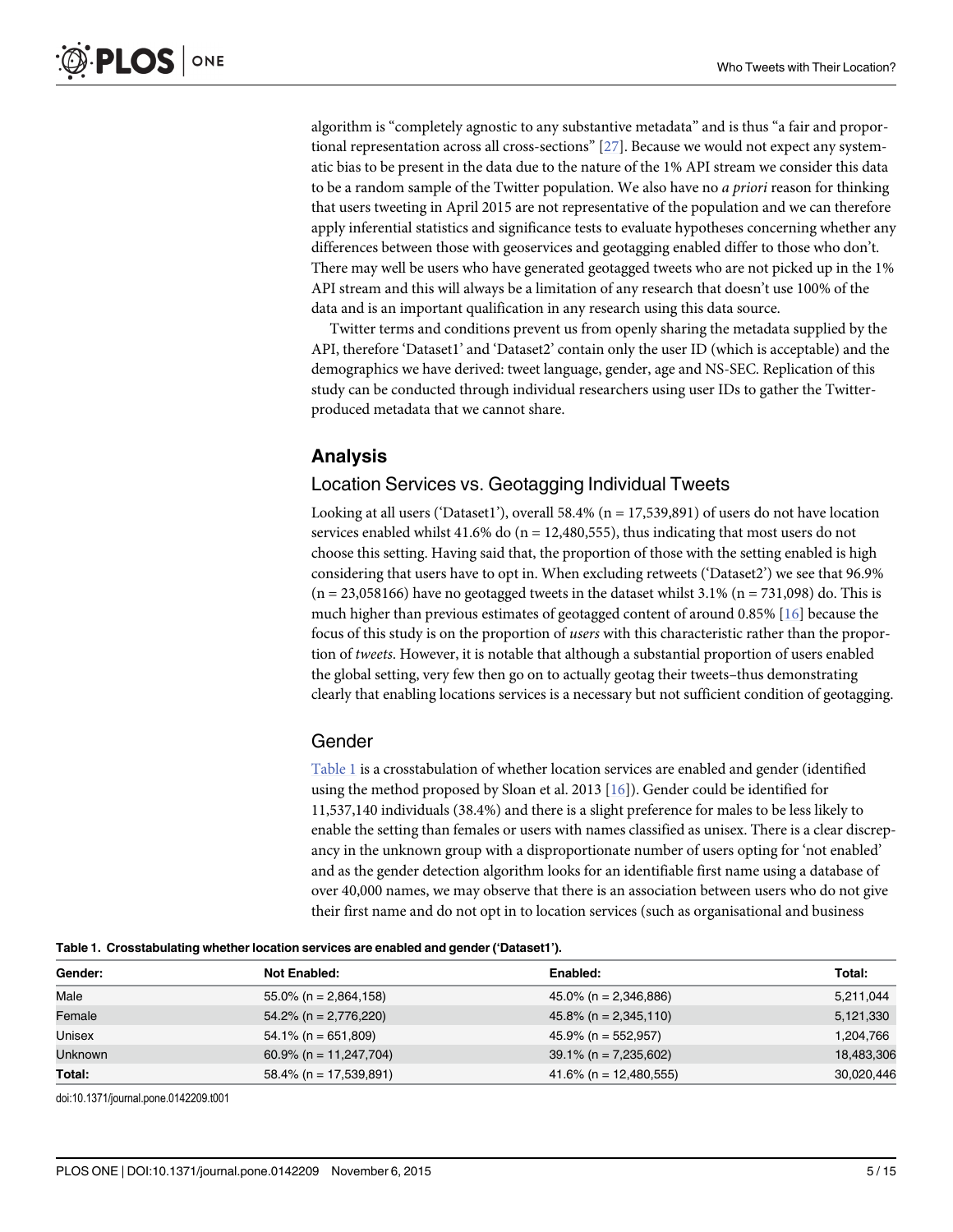<span id="page-5-0"></span>

| Gender:        | <b>Not Used Geotagging:</b> | <b>Used Geotagging:</b> | Total:     |
|----------------|-----------------------------|-------------------------|------------|
| Male           | $95.8\%$ (n = 4,031,850)    | 4.2% (n = 175,265)      | 4,207,115  |
| Female         | $95.9\%$ (n = 4,088,213)    | $4.1\%$ (n = 174,922)   | 4,263,135  |
| Unisex         | $96.5\%$ (n = 1,018,140)    | $3.5\%$ (n = 36,496)    | 1,054,636  |
| <b>Unknown</b> | $97.6\%$ (n = 13,919,963)   | $2.4\%$ (n = 344,415)   | 14,264,378 |
| Total:         | $96.9\%$ (n = 23,058,166)   | $3.1\%$ (n = 731,098)   | 23,789,264 |

#### Table 2. Crosstabulating geotagging users and gender ('Dataset2').

doi:10.1371/journal.pone.0142209.t002

accounts or those conscious of maintaining a level of privacy). When removing the unknowns the relationship between gender and enabling location services is statistically significant ( $x^2 =$ 117324.18, 3 df,  $p < 0.001$ ) as is the effect size despite being very small (Cramer's V = 0.008,  $p<0.001$ ).

Table 2 presents the relationship between gender and whether a user produced a geotagged tweet during the study period. Male users are more likely to geotag their tweets then female users, but only by an increase of 0.1%. Users for which the gender is unknown show a lower geotagging rate, but most interesting is the gap between unisex geotaggers and male/female users, which is notably larger for geotagging than for enabling location services. This means that although similar proportions of users with unisex names enabled location services as those with male or female names, they are notably less likely to geotag their tweets than male or female users. When removing unknowns the difference is statistically significant ( $x^2 =$ 1114.602, 2 df, p<0.001) with a small effect size (Cramer's V = 0.011, p<0.001).

## Age

Detecting the age of users on Twitter is not without its problems (see Sloan et al. for extensive discussion [[17](#page-13-0)]) and the analysis that follows should be treated carefully as misclassifications due to humour and deceit are unavoidable. To limit extreme instances of this, the age detection algorithm ignores ages below 13 years (the legal age for using Twitter) and above 100 years. Of the 30,020,446 cases in 'Dataset1', age could be derived for 54,484 (0.18%) of users. This is lower than the 0.37% of users successfully categorised by previous studies [[17\]](#page-13-0) but accounts for the fact that this dataset includes non-English language profiles which the detection tool cannot process.

[Fig 1](#page-6-0) illustrates the two distributions of age for those who do enable location services and those who do not. There is a long tale on both, but notably the tail has a less steep decline on the right-hand side for those without the setting enabled. An independent samples Mann-Whitney U confirms that the difference is statistically significant ( $p<0.001$ ) and descriptive measures show that the mean age for 'not enabled' is lower than for 'enabled' at 20.30 and 20.84 respectively and higher medians (18.00 and 19.00 respectively) with a slightly higher standard deviation for 'not enabled' (8.44) than 'enabled' (8.171). This indicates an association between older users and opting in to location services. One explanation for this might be a naivety on the part of older users over enabling location based services, but this does assume that younger users who are more 'tech savvy' are more reticent towards allowing location based data.

[Fig 2](#page-6-0) shows the distribution of age for users who produced or did not produce geotagged content ('Dataset2'). Of the 23,789,264 cases in the dataset, age could be identified for 46,843  $(0.2%)$  users. Because the proportion of users with geotagged content is so small the y-axis has been logged. There is a statistically significant difference in the age profile of the two groups according to an independent samples Mann-Whitney U test  $(p<0.001)$  with a mean age of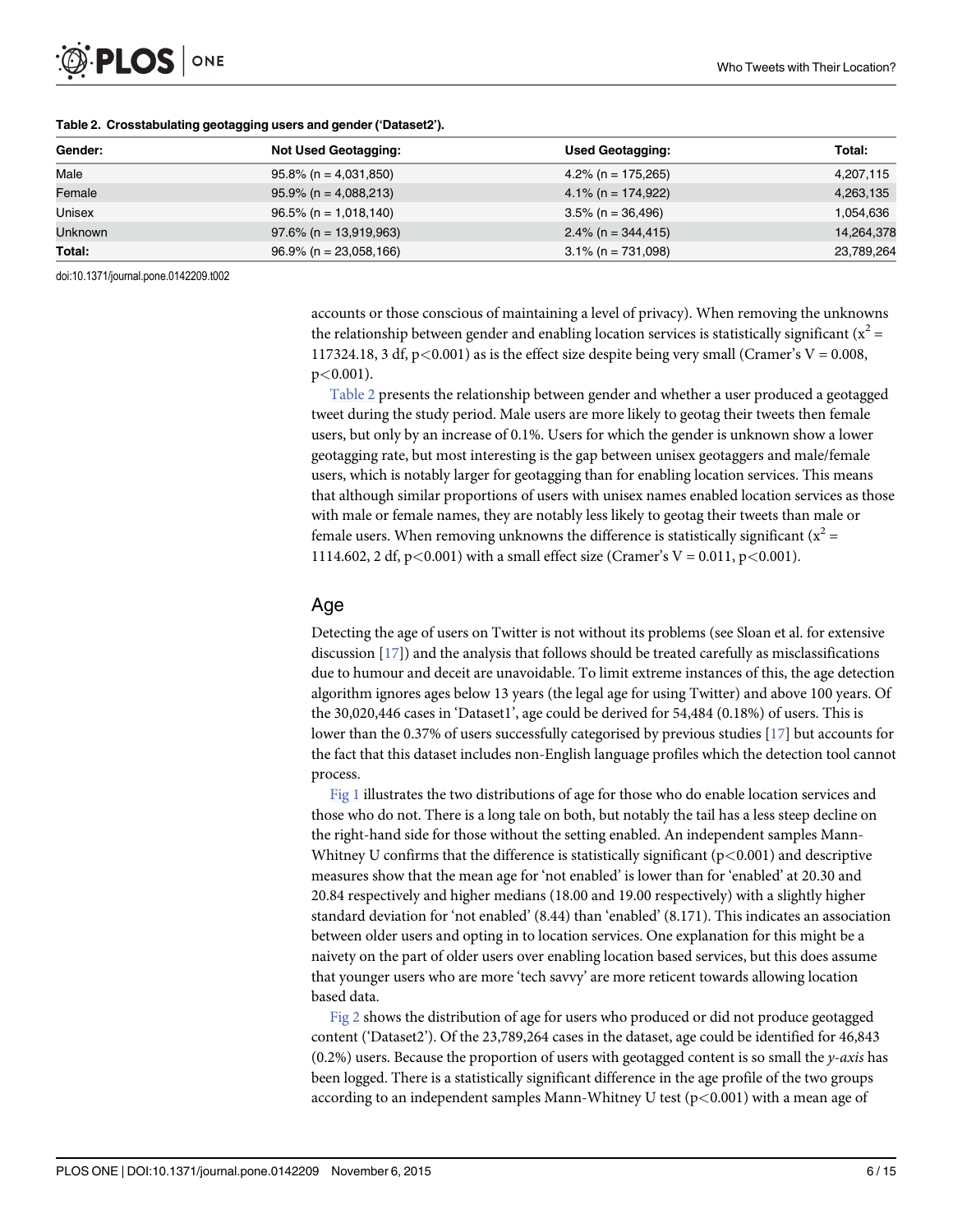<span id="page-6-0"></span>



doi:10.1371/journal.pone.0142209.g001



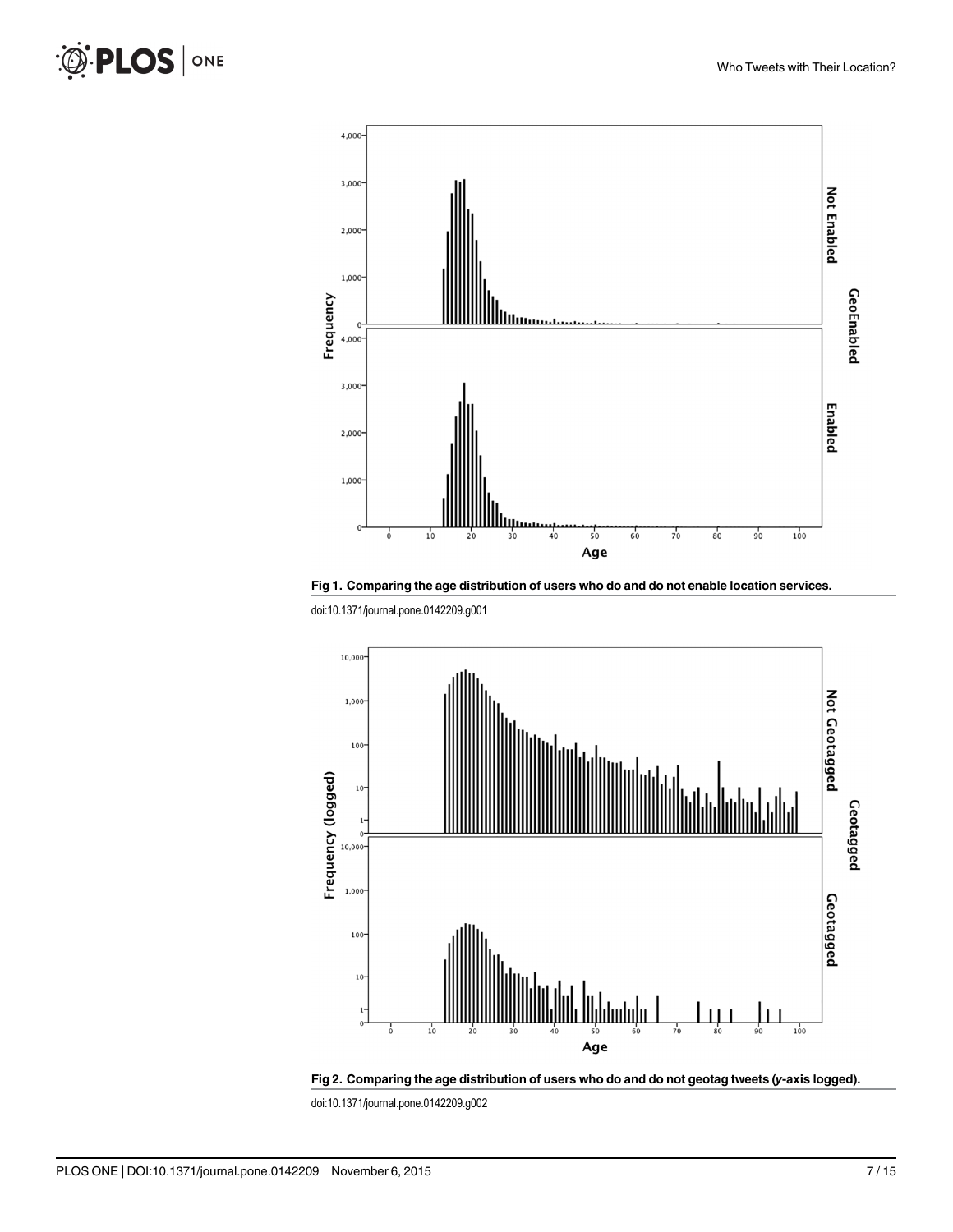<span id="page-7-0"></span>20.76 for non-geotaggers and 21.58 for geotaggers (medians of 19.00 and 20.00 respectively), indicating that there is a tendency for geotaggers to be slightly older than non-geotaggers.

## Class (NS-SEC)

Following on from recent work on classifying the social class of tweeters from profile metadata (operationalised in this context as NS-SEC–see Sloan et al. for the full methodology [\[17](#page-13-0)]), we apply a class detection algorithm to our data to investigate whether certain NS-SEC groups are more or less likely to enable location services. Although the class detection tool is not perfect, previous studies have shown it to be accurate in classifying certain groups, notably professionals [[17](#page-13-0)]. General misclassifications are associated with occupational terms with other meanings (such as 'page' or 'medium') and jobs that may also be termed hobbies (such as 'photographer' or 'painter'). The possibility of misclassification is an important limitation to consider when interpreting the results, but the important point is that we have no *a priori* reason for believing that misclassifications would not be randomly distributed across those with and without location services enabled. With this in mind, we are not so much interested in the overall representation of NS-SEC groups in the data as the proportional differences between location enabled and non-enabled tweeters.

NS-SEC can be harmonised with other European measures, but the occupation detection tool is designed to pick-up UK occupations only and it should not be applied outside of this context. Previous studies have identified UK users using geotagged tweets and bounding boxes [\[16](#page-13-0)][[17](#page-13-0)], but since the purpose of this paper is to compare this group with other non-geotagging users we decided to use time zone as a proxy for location. The Twitter API provides a time zone field for each user and the following analysis is limited to users associated with one of the two GMT zones in the UK: Edinburgh ( $n = 28,046$ ) and London ( $n = 597,197$ ).

Table 3 presents the relationship between NS-SEC and location services. There is a statistically significant association between the two variables ( $x^2 = 54.489$ , 6 df, p<0.001) but the effect is weak (Cramer's  $V = 0.028$ , p<0.001). There is only a difference of 4.6% between the lowest and highest rates of enabling geoservices across NS-SEC groups with the tweeters from semiroutine occupations the most likely to allow the setting. Why those in routine occupations should have the lowest proportion of enabled users is unclear, but the size of the difference is enough to demonstrate that the categorisation tool is measuring a demographic characteristic that does seem to be associated with differing patterns of behaviour.

[Table 4](#page-8-0) explores the association between NS-SEC and whether a user geotags or not. The relationship is statistically significant ( $x^2$  = 16.182, 6 df, p = 0.013) but the effect is even weaker than for enabling location services (Cramer's  $V = 0.016$ ,  $p = 0.013$ ) with a difference of only 0.9% between the most and least likely groups to geotag. Interestingly, small employers and

Table 3. Crosstabulating NS-SEC with whether location services are enabled.

| <b>NS-SEC</b>  | Label                                                        | <b>Not Enabled</b>   | Enabled              | Total |
|----------------|--------------------------------------------------------------|----------------------|----------------------|-------|
|                | Higher managerial, administrative & professional occupations | $46.6\%$ (n = 4299)  | $53.4\%$ (n = 4931)  | 9230  |
| $\overline{2}$ | Lower managerial, administrative & professional occupations  | $47.2\%$ (n = 12685) | $52.8\%$ (n = 14171) | 26856 |
| 3              | Intermediate occupations                                     | $47.5\%$ (n = 4153)  | $52.5\%$ (n = 4593)  | 8746  |
| $\overline{4}$ | Small employers & own account workers                        | $45.1\%$ (n = 2477)  | $54.9\%$ (n = 3021)  | 5498  |
| 5              | Lower supervisory & technical occupations                    | 44.9% (n = 534)      | $55.1\%$ (n = 654)   | 1188  |
| 6              | Semi-routine occupations                                     | $43.6\%$ (n = 3987)  | $56.4\%$ (n = 5159)  | 9146  |
|                | Routine occupations                                          | $48.2\%$ (n = 3451)  | $51.8\%$ (n = 3705)  | 7156  |
| Total:         |                                                              | $46.6\%$ (n = 31586) | $53.3\%$ (n = 36234) | 67820 |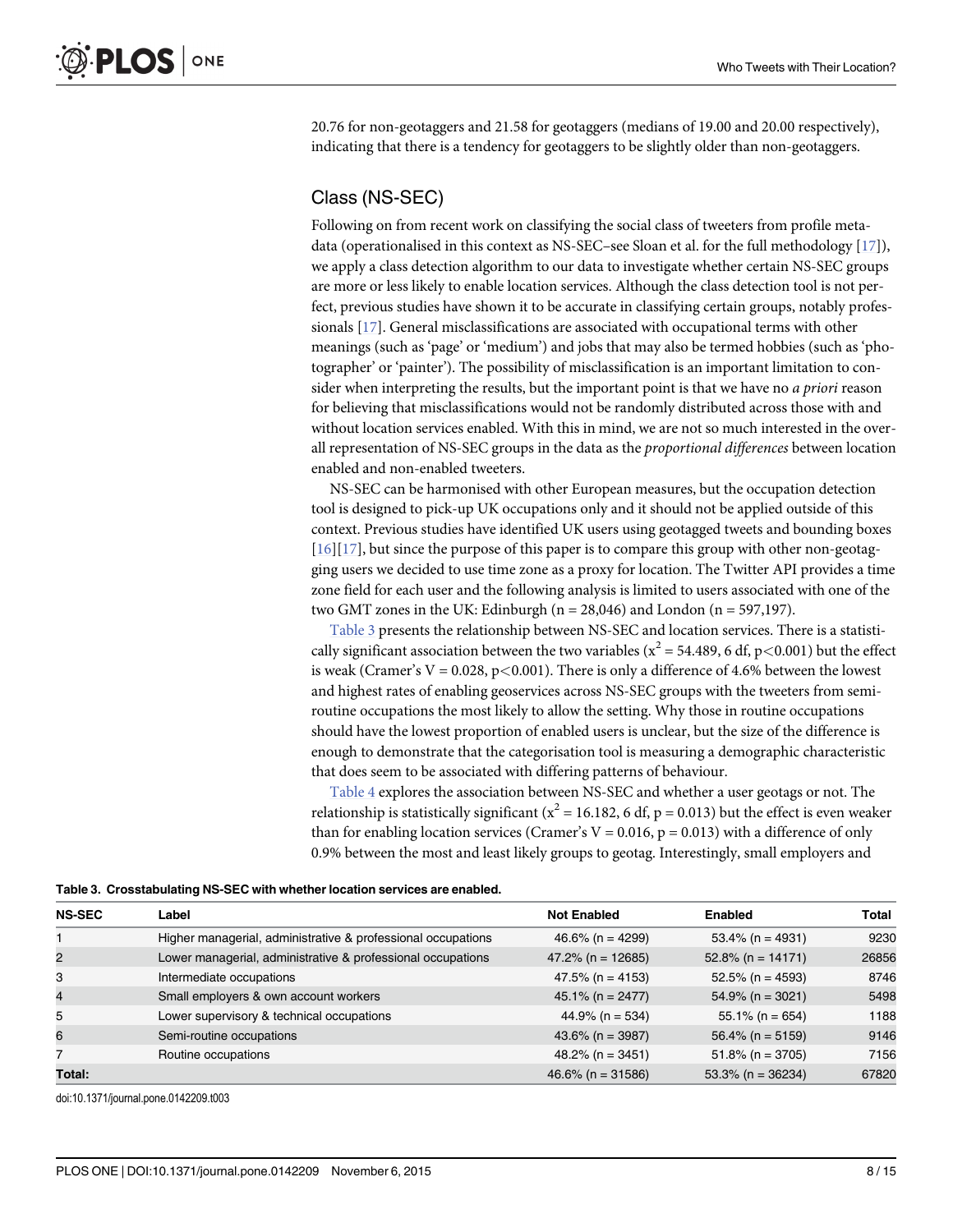#### <span id="page-8-0"></span>[Table 4.](#page-7-0) Crosstabulating NS-SEC with geotagging users.

| <b>NS-SEC</b> | Label                                                        | <b>Not Geotagged</b>  | Geotagged           | Total  |
|---------------|--------------------------------------------------------------|-----------------------|---------------------|--------|
|               | Higher managerial, administrative & professional occupations | $96.1\%$ (n = 7,618)  | $3.9\%$ (n = 308)   | 7.926  |
| 2             | Lower managerial, administrative & professional occupations  | $96.5\%$ (n = 22,935) | $3.5\%$ (n = 835)   | 23,770 |
| 3             | Intermediate occupations                                     | $96.4\%$ (n = 7,359)  | $3.6\%$ (n = 274)   | 7,633  |
| 4             | Small employers & own account workers                        | $95.8\%$ (n = 4,873)  | $4.2\%$ (n = 215)   | 5,088  |
| 5             | Lower supervisory & technical occupations                    | $95.9\%$ (n = 984)    | $4.1\%$ (n = 42)    | 1,026  |
| 6             | Semi-routine occupations                                     | $95.8\%$ (n = 7,658)  | $4.2\%$ (n = 335)   | 7,993  |
|               | Routine occupations                                          | $96.7\%$ (n = 6,152)  | $3.3\%$ (n = 209)   | 6,361  |
| Total:        |                                                              | $96.3\%$ (n = 57,579) | $3.7\%$ (n = 2,218) | 59,797 |

doi:10.1371/journal.pone.0142209.t004

own account workers have the same level of geotagging as semi-routine occupations (4.2%) whilst the former group has a lower proportion of users with location services enabled. As the decrease in those who geotag is not standard across all groups we can observe that the mechanisms and processes that link enabling geoservices and actually geotagging a tweet are inflected to different degrees by NS-SEC group.

## User Interface Language

The language of the Twitter user interface is the language that the user chooses to interact with and not necessarily the language that they choose to tweet in. When comparing user interface language with whether location service are enabled or not we find 123 different languages, many of which are in single of double figures, therefore we present only the 20 most frequently occurring user interface choices in  $Table 5$  below. There is a statistically significant association

|  | Table 5. Crosstabulating Twitter user interface language (top 20) with whether location services are enabled. |  |  |
|--|---------------------------------------------------------------------------------------------------------------|--|--|
|  |                                                                                                               |  |  |

| Language:  | Code:          | <b>Not Enabled:</b>     | Enabled:                | Total:   |
|------------|----------------|-------------------------|-------------------------|----------|
| English    | en             | $56.6\%$ (n = 8143700)  | $43.4\%$ (n = 6234416)  | 14378116 |
| Japanese   | ja             | 69.4% ( $n = 3603473$ ) | $30.6\%$ (n = 1589842)  | 5193315  |
| Spanish    | es             | $48.8\%$ (n = 1764145)  | $51.2\%$ (n = 1848193)  | 3612338  |
| Arabic     | ar             | $70.1\%$ (n = 919952)   | $29.9\%$ (n = 391723)   | 1311675  |
| Portuguese | pt             | 43.0% ( $n = 516463$ )  | $57.0\%$ (n = 685814)   | 1202277  |
| Turkish    | tr             | $52.1\%$ (n = 468241)   | 47.9% ( $n = 431067$ )  | 899308   |
| Russian    | ru             | $77.2\%$ (n = 573039)   | $22.8\%$ (n = 169713)   | 742752   |
| French     | f <sub>r</sub> | $57.1\%$ (n = 405485)   | 42.9% ( $n = 304086$ )  | 709571   |
| Indonesian | id             | 44.4% ( $n = 273780$ )  | $55.6\%$ (n = 342348)   | 616128   |
| Korean     | ko             | 73.2% (n = 202514)      | $26.8\%$ (n = 74000)    | 276514   |
| Italian    | it             | $56.1\%$ (n = 135032)   | 43.9% ( $n = 105877$ )  | 240909   |
| Thai       | th             | $55.5\%$ (n = 124466)   | 44.5% ( $n = 99627$ )   | 224093   |
| German     | de             | $72.5\%$ (n = 139954)   | $27.5\%$ (n = 53126)    | 193080   |
| Dutch      | n <sub>l</sub> | $61.3\%$ (n = 74685)    | $38.7\%$ (n = 47184)    | 121869   |
| Swedish    | sv             | $60.2\%$ (n = 29872)    | $39.8\%$ (n = 19711)    | 49583    |
| Chinese    | zh             | $75.2\%$ (n = 35025)    | $24.8\%$ (n = 11558)    | 46583    |
| Polish     | pl             | 62.6% ( $n = 27172$ )   | $37.4\%$ (n = 16208)    | 43380    |
| Finnish    | fi             | 63.8% (n = $15840$ )    | $36.2\%$ (n = 8989)     | 24829    |
| Catalan    | ca             | $53.4\%$ (n = 11723)    | 46.6% (n = 10250)       | 21973    |
| Greek      | el             | $67.4\%$ (n = 12320)    | $32.6\%$ (n = 5958)     | 18278    |
| Total:     |                | $58.4\%$ (n = 17476881) | $41.6\%$ (n = 12449690) | 29926571 |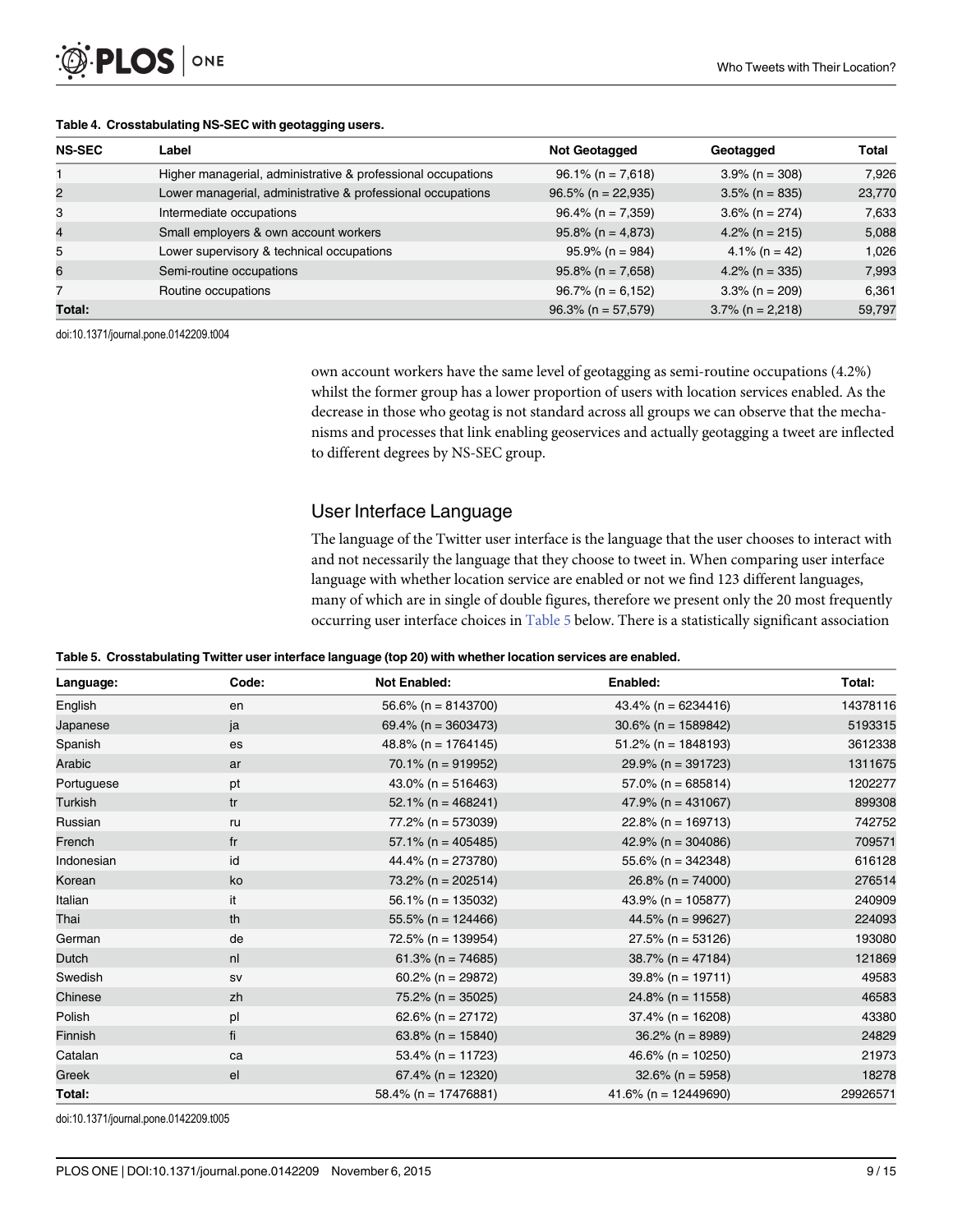<span id="page-9-0"></span>between user interface language and whether location services are enabled both when taking only the top 20 ( $x^2 = 834802.60$ , 122df, p<0.001) and all languages ( $x^2 = 826471.01$ , 19df, p<0.001) although the latter is undermined by 48.8% of cells having an expected count of less than 5, hence the need to be selective.

[Table 5](#page-8-0) shows clear differences with Russian-language user interface users being the least likely to enable location settings (22.8%), closely followed by those who interact in Chinese (24.8%), Korean (26.8%) and German (27.5%). Those most likely to enable the settings use the Portuguese interface (57.0%) followed closely by Indonesian (55.6%), Spanish (51.2%) and Turkish (47.9%). One may speculate as to why these differences occur in relation to cultural and political contexts, but the differences in preference are clear and obvious.

The same analysis of the top 20 countries for users who do and do not geotag shows the same top 20 countries (Table 6) and, as above, there is a significant association between the behaviour and language of interface ( $x^2 = 235285.01$ , 19df, p<0.001). However, although Russian-language user interface users were the least likely to enable location settings they by no means have the lowest geotagging rate (2.5%). It is Korean interface users that are the least likely to actually geotag their content (0.3%) followed closely by Japanese (0.8%), Arabic (0.9%) and German (1.3%). Those who use the Turkish interface are the most likely to use geotagging (8.8%) then Indonesian (6.3%), Portuguese (5.7%) and Thai (5.2%).

Besides speculation over why these differences occur, Tables [5](#page-8-0) and 6 demonstrate that there is a user interface language effect in play that shapes behaviour both in whether location services are enabled and whether a user uses geotagging. User interface language is not a proxy for location so these cannot be dubbed as country level effects, but perhaps there are cultural differences in attitudes towards Twitter use and privacy for which interface language acts as a proxy.

#### Table 6. Crosstabulating interface language (top 20) with whether users geotag or not.

| Language:  | Code:          | <b>Not Geotagged</b>    | Geotagged            | Total:   |
|------------|----------------|-------------------------|----------------------|----------|
| English    | en             | $96.6\%$ (n = 10719718) | $3.4\%$ (n = 373678) | 11093396 |
| Japanese   | ja             | $99.2\%$ (n = 4673294)  | $0.8\%$ (n = 37175)  | 4710469  |
| Spanish    | es             | $95.7\%$ (n = 2583704)  | 4.3% (n = $115959$ ) | 2699663  |
| Portuguese | pt             | $94.3\%$ (n = 958167)   | $5.7\%$ (n = 57611)  | 1015778  |
| Arabic     | ar             | $99.1\%$ (n = 990961)   | $0.9\%$ (n = 8762)   | 999723   |
| Russian    | ru             | $97.5\%$ (n = 637263)   | $2.5\%$ (n = 16632)  | 653895   |
| Turkish    | tr             | $91.2\%$ (n = 574730)   | $8.8\%$ (n = 55530)  | 630260   |
| French     | fr             | $97.4\%$ (n = 516445)   | $2.6\%$ (n = 13781)  | 530226   |
| Indonesian | id             | $93.7\%$ (n = 433745)   | $6.3\%$ (n = 29310)  | 463055   |
| Korean     | ko             | $99.7\%$ (n = 226643)   | $0.3\%$ (n = 644)    | 227287   |
| Italian    | it             | $96.9\%$ (n = 181098)   | $3.1\%$ (n = 5848)   | 186946   |
| German     | de             | $98.7\%$ (n = 147140)   | $1.3\%$ (n = 1978)   | 149118   |
| Thai       | th             | $94.8\%$ (n = 108667)   | $5.2\%$ (n = 5910)   | 114577   |
| Dutch      | n <sub>l</sub> | $97.1\%$ (n = 90554)    | $2.9\%$ (n = 2690)   | 93244    |
| Chinese    | zh             | $97.9\%$ (n = 35956)    | $2.1\%$ (n = 786)    | 36742    |
| Polish     | pl             | $98.6\%$ (n = 35372)    | $1.4\%$ (n = 505)    | 35877    |
| Swedish    | SV             | $96.7\%$ (n = 32924)    | $3.3\%$ (n = 1137)   | 34061    |
| Catalan    | ca             | $96.4\%$ (n = 13177)    | $3.6\%$ (n = 498)    | 13675    |
| Greek      | el             | $97.9\%$ (n = 11622)    | $2.1\%$ (n = 245)    | 11867    |
| Finnish    | fi             | $98.0\%$ (n = 11035)    | $2.0\%$ (n = 222)    | 11257    |
| Total      |                | $96.9\%$ (n = 22982215) | $3.1\%$ (n = 728901) | 23711116 |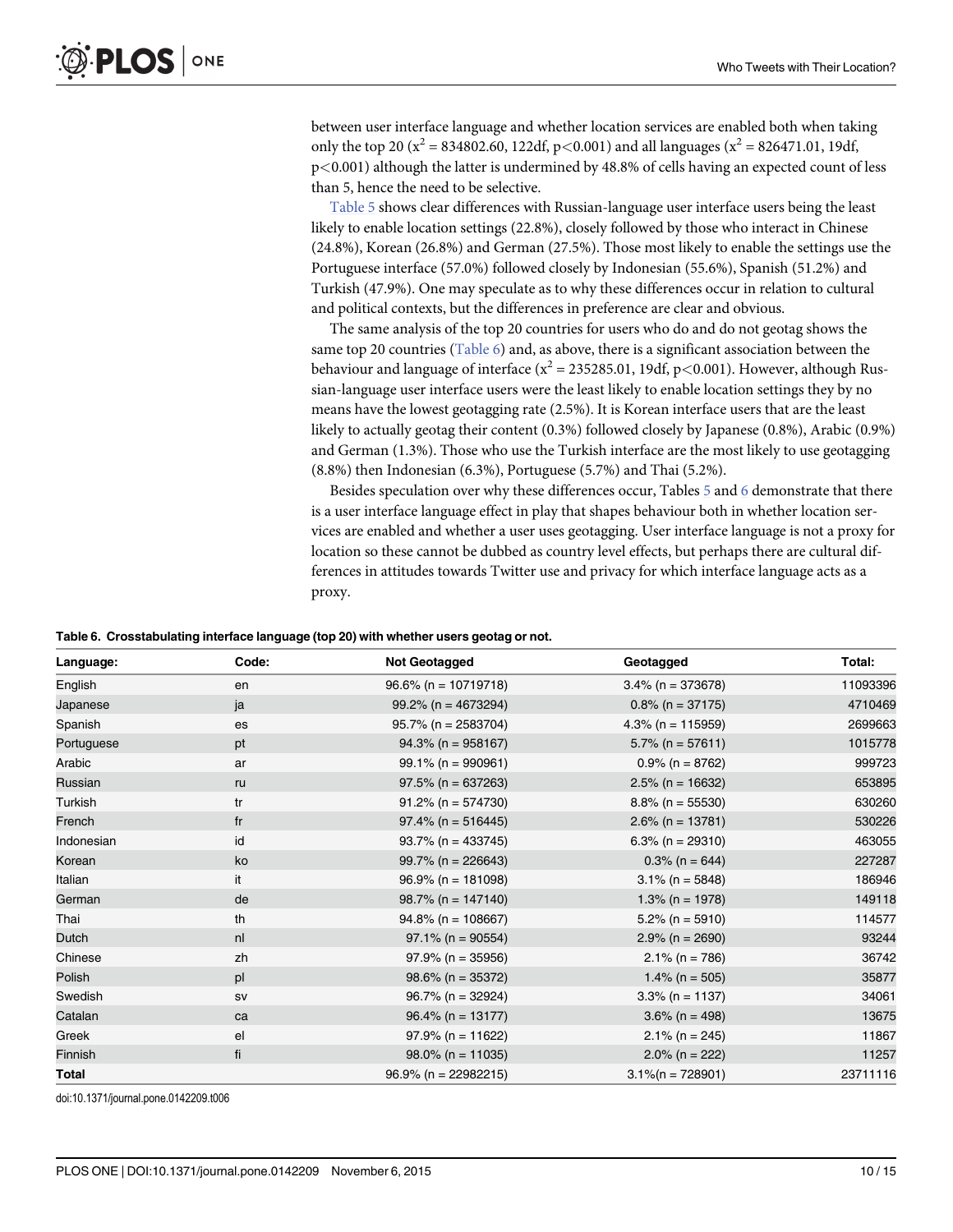## <span id="page-10-0"></span>User Tweet Language

The language of individual tweets can be derived using the Language Detection Library for Java [\[16](#page-13-0)]. 66 languages were identified in the dataset and the language of the last tweet of 1,681,075 users could not be identified (5.6%). There is a statistically significant association between these 67 languages and whether location services are enabled ( $x^2 = 1050644.2$ , 65df, p<0.001) but, as with user interface language, we present the 20 most frequently occurring languages below in  $\frac{\text{Table 7}}{\text{a}}$  (x<sup>2</sup> = 1041865.3, 19df, p<0.001).

As when looking at interface language, users who tweeted in Russian were the least likely to have location services enabled (18.2%) followed by Ukrainian (22.4%), Korean (28.9%) and Arabic (29.5%) tweeters. Users writing in Portuguese were the most likely to have location services enabled (58.5%) closely trailed by Indonesian (55.8%), the Austronesian language of Tagalog (the official name for Filipino—54.2%) and Thai (51.8%).

We present a similar analysis of the top 20 languages for in  $Table 8$  (using 'Dataset2') for users who did and did not use geotagging. Note that the 19 of the top 20 most frequent languages are the same as in  $Table 7$  with Ukrainian being replaced at  $20<sup>th</sup>$  position by Slovenian. The tweet language could not be identified for 1,503,269 users (6.3%) and the association is significant when only including the top 20 most frequent languages ( $x^2 = 264821.40$ , 19df,  $p<0.001$ ). As with user interface language in  $Table 6$ , the least likely groups to use geotagging are those who tweet in Korean (0.4%), followed by Japanese (0.8%), Arabic (0.9%), Russian and German (both 2.0%). Again, mirroring the results in [Table 6](#page-9-0), Turkish tweeters are the most likely to geotag (8.3%), then Indonesian (7.0%), Portuguese (5.9%) and Thai (5.6%).

It is possible that users tweet in multiple languages. The methodological decision to focus on the most recent tweet was made to enable a snapshot of Twitter users much akin to a cross-

|  |  |  | Table 7. Crosstabulating tweet language (top 20) with whether location services are enabled. |
|--|--|--|----------------------------------------------------------------------------------------------|
|--|--|--|----------------------------------------------------------------------------------------------|

| Language:  | Code: | <b>Not Enabled</b>      | <b>Enabled</b>           | Total:   |
|------------|-------|-------------------------|--------------------------|----------|
| English    | en    | $55.9\%$ (n = 6232464)  | 44.1% ( $n = 4921668$ )  | 11154132 |
| Japanese   | ja    | 69.8% ( $n = 3699020$ ) | $30.2\%$ (n = 1600458)   | 5299478  |
| Spanish    | es    | 49.1% (n = $1621107$ )  | $50.9\%$ (n = 1679340)   | 3300447  |
| Arabic     | ar    | $70.5\%$ (n = 1365579)  | $29.5\%$ (n = 572310)    | 1937889  |
| Portuguese | pt    | $41.5\%$ (n = 481955)   | $58.5\%$ (n = 678749)    | 1160704  |
| Indonesian | in    | 44.2% ( $n = 499068$ )  | $55.8\%$ (n = 629732)    | 1128800  |
| Turkish    | tr    | $54.0\%$ (n = 489846)   | 46.0% ( $n = 418055$ )   | 907901   |
| Russian    | ru    | $81.8\%$ (n = 676610)   | 18.2% (n = $150450$ )    | 827060   |
| French     | fr    | $56.2\%$ (n = 327940)   | 43.8% (n = $256048$ )    | 583988   |
| Korean     | ko    | $71.1\%$ (n = 243286)   | $28.9\%$ (n = 99087)     | 342373   |
| Thai       | th    | $48.2\%$ (n = 161163)   | $51.8\%$ (n = 173226)    | 334389   |
| Tagalog    | tl    | $45.8\%$ (n = 143638)   | $54.2\%$ (n = 169922)    | 313560   |
| Italian    | it    | $54.4\%$ (n = 110504)   | 45.6% ( $n = 92461$ )    | 202965   |
| German     | de    | 69.0% ( $n = 95398$ )   | $31.0\%$ (n = 42916)     | 138314   |
| Dutch      | nl    | $58.1\%$ (n = 72855)    | $41.9\%$ (n = 52541)     | 125396   |
| Swedish    | SV    | $52.5\%$ (n = 26326)    | $47.5\%$ (n = 23851)     | 50177    |
| Polish     | pl    | $56.8\%$ (n = 26953)    | 43.2% ( $n = 20487$ )    | 47440    |
| Haitian    | ht    | 53.6% ( $n = 24879$ )   | 46.4% ( $n = 21502$ )    | 46381    |
| Estonian   | et    | $55.8\%$ (n = 24478)    | 44.2% (n = 19370)        | 43848    |
| Ukrainian  | uk    | $77.6\%$ (n = 23306)    | $22.4\%$ (n = 6716)      | 30022    |
| Total      |       | $58.4\%$ (n = 16346375) | 41.6% ( $n = 11628889$ ) | 27975264 |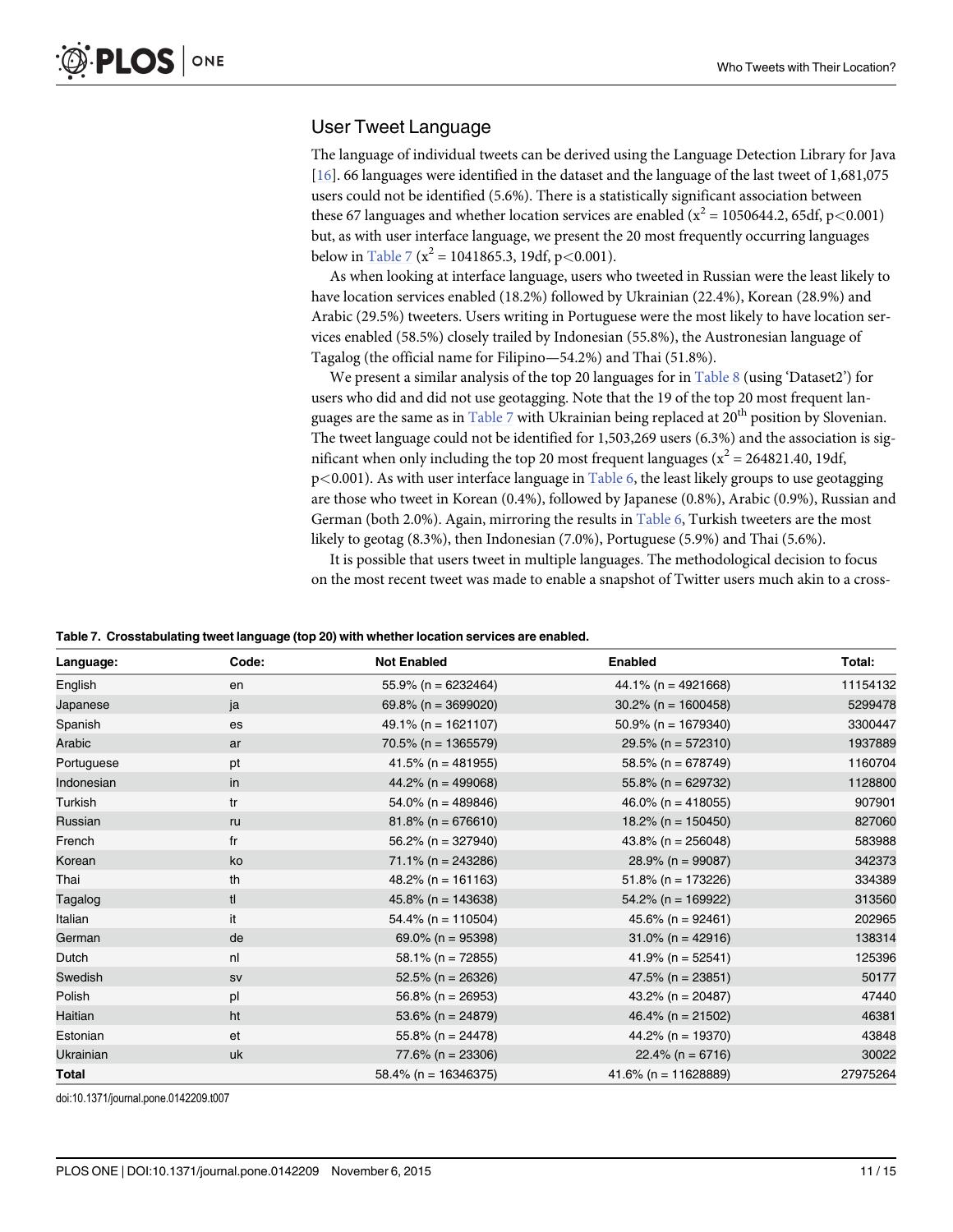<span id="page-11-0"></span>

| Language:  | Code:          | Not Geotagged:          | Geotagged:           | Total:   |
|------------|----------------|-------------------------|----------------------|----------|
| English    | en             | $96.7\%$ (n = 8083523)  | $3.3\%$ (n = 275321) | 8358844  |
| Japanese   | ja             | $99.2\%$ (n = 4762822)  | $0.8\%$ (n = 38231)  | 4801053  |
| Spanish    | es             | $95.6\%$ (n = 2343493)  | 4.4% (n = $107758$ ) | 2451251  |
| Arabic     | ar             | $99.1\%$ (n = 1352119)  | $0.9\%$ (n = 12707)  | 1364826  |
| Portuguese | pt             | $94.1\%$ (n = 931212)   | $5.9\%$ (n = 58225)  | 989437   |
| Indonesian | in             | $93.0\%$ (n = 812496)   | $7.0\%$ (n = 61579)  | 874075   |
| Russian    | ru             | $98.0\%$ (n = 719338)   | $2.0\%$ (n = 14816)  | 734154   |
| Turkish    | tr             | $91.7\%$ (n = 567254)   | $8.3\%$ (n = 51249)  | 618503   |
| French     | fr             | $97.1\%$ (n = 427340)   | $2.9\%$ (n = 12901)  | 440241   |
| Tagalog    | tl             | $95.7\%$ (n = 298373)   | $4.3\%$ (n = 13415)  | 311788   |
| Korean     | ko             | $99.6\%$ (n = 256037)   | $0.4\%$ (n = 1117)   | 257154   |
| Thai       | th             | $94.4\%$ (n = 184890)   | $5.6\%$ (n = 10899)  | 195789   |
| Italian    | it             | $96.3\%$ (n = 159880)   | $3.7\%$ (n = 6074)   | 165954   |
| German     | de             | $98.0\%$ (n = 114658)   | $2.0\%$ (n = 2331)   | 116989   |
| Dutch      | n <sub>l</sub> | $96.6\%$ (n = 98897)    | $3.4\%$ (n = 3484)   | 102381   |
| Polish     | pl             | $97.8\%$ (n = 42613)    | $2.2\%$ (n = 978)    | 43591    |
| Swedish    | SV             | $95.5\%$ (n = 40047)    | $4.5\%$ (n = 1887)   | 41934    |
| Haitian    | ht             | $96.1\%$ (n = 39975)    | $3.9\%$ (n = 1621)   | 41596    |
| Estonian   | et             | $94.5\%$ (N = 36023)    | $5.5\%$ (n = 2094)   | 38117    |
| Slovenian  | sl             | $96.3\%$ (n = 26653)    | $3.7\%$ (n = 1031)   | 27684    |
| Total      |                | $96.9\%$ (n = 21297643) | $3.1\%$ (n = 677718) | 21975361 |

doi:10.1371/journal.pone.0142209.t008

sectional social survey and this means that multiple language use is not accounted for. However we would not anticipate any systematic over-representation of a particular language used in most recent tweets due to the random nature of the 1% Twitter API and the fact that we have no reason to believe a priori that tweets collected later in the month would display a different language pattern (for users with multiple records emerging from the spritzer).

## **Conclusions**

This paper set out to answer two research questions:

RQ1: Are there any demographic differences between users who do or do not enable local services on Twitter?

RQ2: Are there any demographic differences between users who do or do not geotag their tweets?

The answer to both of these questions is yes for all the demographic characteristics examined. There are clearly statistically significant differences based on demographic characteristics that effect the tendency to enable location services and geotag tweets, but the effect of the association is stronger for some characteristics than others. The size of the datasets used in this analysis mean that we can be confident that the differences we have found are not due to random chance, but in turn a large  $n$  will result in very small differences having very low  $p$ -values. It is therefore essential to consider the strength of association via the effect sizes or proportional differences for categorical data and the differences in means when comparing distributions where the differences are apparently small.

Whilst female tweeters are more likely than males to enable location services (by 0.8%) and males more likely to geotag their tweets than females (by 0.1%), the difference in proportions is quite small as are the associated effect sizes. Of those who enable location services, users with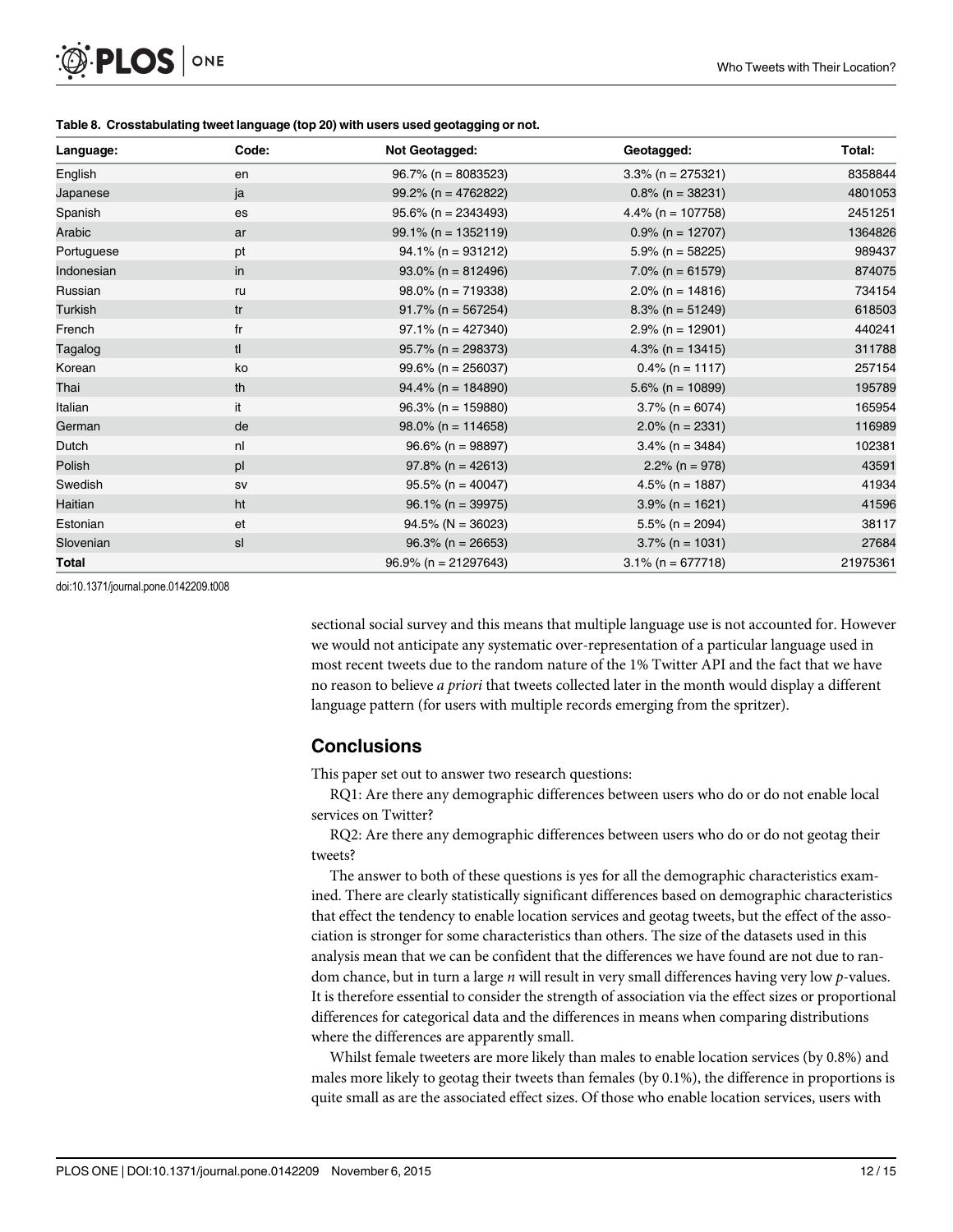<span id="page-12-0"></span>unisex names show the sharpest decrease in geotagging proportionally. The differences in age are also significant but small, with those who enable location services on average 0.55 years older than those who do not whilst those who used geotagging were 0.82 years older than those who did not. As both these differences are less than a year we may surmise that it is the long tail of older users who are causing the mean age to rise of a sample that is typically dominated by people under the age of 25  $[17]$  $[17]$  $[17]$ . The differences between NS-SEC groups are of greater note in relation to those who enable location services, with a difference of 4.6% between the highest and lowest categories (semi-routine and routine respectively). However this gap shrinks to only 0.9% when considering rates of geotagging. As the class-based analysis could only be applied to users in the UK (using timezone as a proxy), these results cannot be generalised beyond the UK Twitter population.

The biggest differences in geolocation-based behaviour are related to language–both of the user interface and the tweet. Users who accessed the Russian Twitter interface and/or tweeted in Russian were the least likely to have geoservices enabled although these users were not in the lowest group for rate of geotagging, indicating perhaps that users wary of location services in this group tend to opt out at the global setting stage rather than enabling the setting and then choosing not to geotag. Turkish, Portuguese and Indonesian interface users are amongst the most likely both to enable the global setting and geotag tweets, with Portuguese and Indonesian language users also showing high proportions of users enabling geolocation and geotagging tweets.

Whether these differences are cultural or whether user interface language and/or tweet language can be considered a proxy for location are interesting questions. In the case of location proxy we may make some tentative observations about technological infrastructure and levels of smartphone use and it may be the case that decisions about behaviour on Twitter are primarily cultural for some groups but a function of technological necessities for others, or even a mix of both. Regardless of the cause, clear differences exist based on language that demonstrates inconsistent adoption of geoservices and geotagging. Further work on why this may be the case would be a fruitful future avenue of research.

To conclude, Graham et al. [[23](#page-13-0)] were correct in their suspicion that the use of geoservices on Twitter is dependent on other demographic characteristics and whilst the behavioural differences related to gender and age may be small (if significant), economic and social class differences can be sizeable between particular groups and differences based on language are substantial. Those who enable the location setting and, perhaps more importantly, those who geotag their tweets are not representative of the wider Twitter population. For researchers, the impact of these findings will differ in magnitude depending on the topic being studied. For those using geotagged data from the 1% Twitter API the gender, age and class differences may be tolerable but careful consideration of the heterogeneity apparent in geoservice enablement and geotagging based on language (perhaps as a function of cultural and technological factors) is essential.

## Author Contributions

Conceived and designed the experiments: LS JM. Performed the experiments: LS. Analyzed the data: LS. Contributed reagents/materials/analysis tools: LS JM. Wrote the paper: LS JM.

### References

- [1.](#page-0-0) BIS (2013) Seizing the data opportunity: A strategy for UK data capability. London: Department of Business, Innovation and Skills.
- [2.](#page-0-0) Savage M, Burrows R (2007) The Coming Crisis of Empirical Sociology. Sociology 41:4 885–899. doi: [10.1177/0038038507080443](http://dx.doi.org/10.1177/0038038507080443)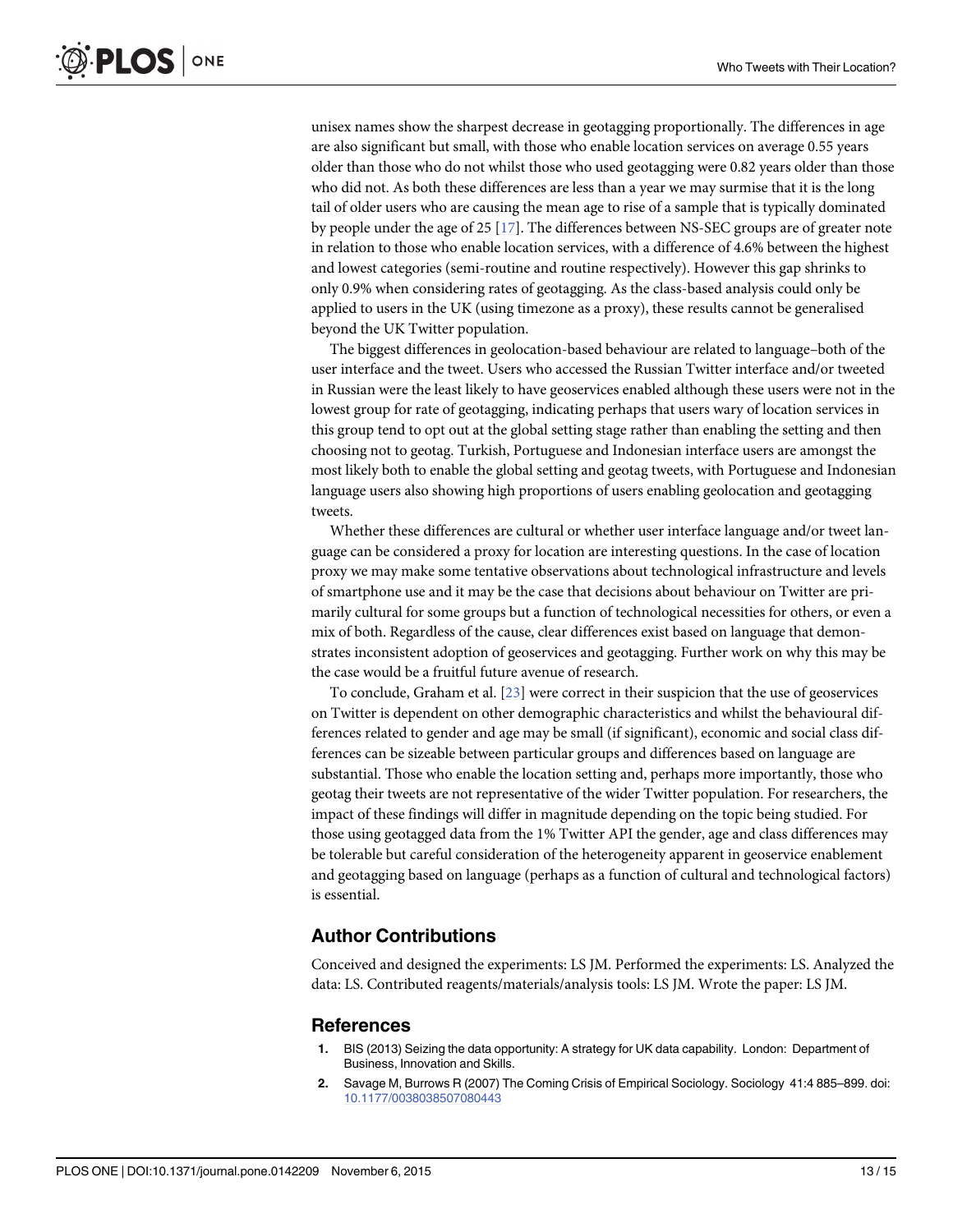- <span id="page-13-0"></span>[3.](#page-0-0) Edwards A, Housley W, Williams M, Sloan L, Williams M (2013) Digital social research, social media and the sociological imagination: Surrogacy, augmentation and re-orientation. International Journal of Social Research Methodology 16:3 245–260. doi: [10.1080/13645579.2013.774185](http://dx.doi.org/10.1080/13645579.2013.774185)
- [4.](#page-0-0) Preis T, Moat HS, Stanley HE (2013) Quantifying trading behavior in financial markets using Google Trends. Scientific Reports 3 1684. Available: [http://www.nature.com/srep/2013/130425/srep01684/](http://www.nature.com/srep/2013/130425/srep01684/full/srep01684.html) [full/srep01684.html](http://www.nature.com/srep/2013/130425/srep01684/full/srep01684.html) doi: [10.1038/srep01684](http://dx.doi.org/10.1038/srep01684) PMID: [23619126](http://www.ncbi.nlm.nih.gov/pubmed/23619126)
- [5.](#page-0-0) Noguchi T, Stewart N, Olivola C, Moat H, Preis T (2014) Characteristing the Time-Perspective of Nations with Search Engine Query Data. PLoS One 9:4 e95209. doi: [10.1371/journal.pone.0095209](http://dx.doi.org/10.1371/journal.pone.0095209) PMID: [24736725](http://www.ncbi.nlm.nih.gov/pubmed/24736725)
- [6.](#page-0-0) Moat H, Preis T, Olivola C, Liu C, Chater N (2014) Using big data to predict collective behaviour in the real world. Behavioral and Brain Sciences 37:1 92–93. doi: [10.1017/S0140525X13001817](http://dx.doi.org/10.1017/S0140525X13001817) PMID: [24572233](http://www.ncbi.nlm.nih.gov/pubmed/24572233)
- [7.](#page-1-0) Burnap P, Williams M, Sloan L, Rana O, Housley W, Edwards A, et al. (2014). Tweeting the terror: modelling the social media reaction to the Woolwich terrorist attack. Social Network Analysis and Mining (doi: [10.1007/s13278-014-0206-4](http://dx.doi.org/10.1007/s13278-014-0206-4))
- [8.](#page-1-0) Williams M, Burnap P (2015) Cyberhate on social media in the aftermath of Woolwich: A case study in computational criminology and big data. British Journal of Criminology
- [9.](#page-1-0) Burnap P, Gibson R, Sloan L, Southern R, Williams M (2015) 140 Characters to Victory?: Using Twitter to Predict the UK 2015 General Election. arXiv:1505.01511v1.
- [10.](#page-1-0) Tumasjan A, Sprenger T, Sandner P, Welpe I (2010) Predicting elections with Twitter: what 140 characters reveal about political sentiment. Proceedings of the Fourth International AAAI Conference on Weblogs and Social Media.
- [11.](#page-1-0) DiGrazia J, McKelvey K, Bollen J, Rojas F (2013) More tweets, more votes: Social media as a quantitative indicator of political behavior. PloS ONE, 8(11), e79449. doi: [10.1371/journal.pone.0079449](http://dx.doi.org/10.1371/journal.pone.0079449) PMID: [24312181](http://www.ncbi.nlm.nih.gov/pubmed/24312181)
- [12.](#page-1-0) Metaxas P, Mustafaraj E, Gayo-Avello D (2011) How (Not) to predict elections. In Privacy, Security, Risk and Trust (PASSAT), 2011 IEEE Third International Conference on and 2011 IEEE Third International Confernece on Social Computing (SocialCom): 165–171.
- [13.](#page-1-0) Gayo-Avello D (2012) I Wanted to Predict Elections with Twitter and all I got was this Lousy Paper: A Balanced Survey on Election Prediction using Twitter Data. Department of Computer Science, University of Oviedo (Spain). Arxiv:<http://arxiv.org/pdf/1204.6441.pdf>
- [14.](#page-1-0) Botta F, Moat HS, Preis T (2015) Quantifying Corwd Size with Mobile Phone and Twitter Data. Royal Society Open Science 2 150162. doi: [10.1098/rsos.150162](http://dx.doi.org/10.1098/rsos.150162) PMID: [26064667](http://www.ncbi.nlm.nih.gov/pubmed/26064667)
- [15.](#page-1-0) Mislove A, Lehmann S, Ahn Y-Y, Onnela J P, Rosenquist JN (2011) Understanding the demographics of Twitter users. Proceedings of the Fifth International AAAI Conference on Weblogs and Social Media.
- [16.](#page-1-0) Sloan L, Morgan J, Housley W, Williams M, Edwards A, Burnap P, et al. (2013) Knowing the Tweeters: Deriving sociologically relevant demographics from Twitter. Sociological Research Online 18(3), article number: 7. (doi: [10.5153/sro.3001\)](http://dx.doi.org/10.5153/sro.3001)
- [17.](#page-1-0) Sloan L, Morgan J, Burnap P, Williams M (2015) Who tweets? Deriving the demographic characteristics of age, occupation and social class from Twitter user meta-data. Plos One 10(3), article number: e0115545. (doi: [10.1371/journal.pone.0115545](http://dx.doi.org/10.1371/journal.pone.0115545)) PMID: [25729900](http://www.ncbi.nlm.nih.gov/pubmed/25729900)
- [18.](#page-1-0) Schwartz HA, Eichstaedt JC, Kern ML, Dziurzynski L, Ramones SM, Agrawal M, et al. (2013) Personality, Gender, and Age in the Language of Social Media: The Open-Vocabulary Approach. PLoS ONE 8:9 e73791. doi: [10.1371/journal.pone.0073791](http://dx.doi.org/10.1371/journal.pone.0073791) PMID: [24086296](http://www.ncbi.nlm.nih.gov/pubmed/24086296)
- [19.](#page-1-0) Preotiuc-Pietro D, Lampos V, Aletras N (2015) An Analysis of the User Occupational Class Through Twitter Content. Available: <https://sites.sas.upenn.edu/sites/default/files/danielpr/files/jobs15acl.pdf>
- [20.](#page-1-0) Twitter Help Centre (2015) FAQ About Adding Location to Your Tweets. Available: [https://support.](https://support.twitter.com/articles/78525-faqs-about-adding-location-to-your-tweets) [twitter.com/articles/78525-faqs-about-adding-location-to-your-tweets](https://support.twitter.com/articles/78525-faqs-about-adding-location-to-your-tweets)
- [21.](#page-2-0) Twitter Company About (2015) Twitter Usage/Company Facts. Available: [https://about.twitter.com/](https://about.twitter.com/company) [company](https://about.twitter.com/company)
- [22.](#page-2-0) Housley W, Procter R, Edwards A, Burnap P, Williams M, Sloan L, et al. (2014) Big and broad social data and the sociological imagination: a collaborative response. Big Data & Society 1(2)
- [23.](#page-2-0) Graham M, Hale S, Gaffney D (2013) Where in the World Are You? Geolocation and Language Identification in Twitter. arXiv:1308.0683v1
- [24.](#page-2-0) Burnap P, Avis N, Rana O (2013) Making sense of self-reported socially significant data using computa-tional methods. International Journal of Social Research Methodology 16(3), pp. 215–230. (doi: [10.](http://dx.doi.org/10.1080/13645579.2013.774174) [1080/13645579.2013.774174](http://dx.doi.org/10.1080/13645579.2013.774174))